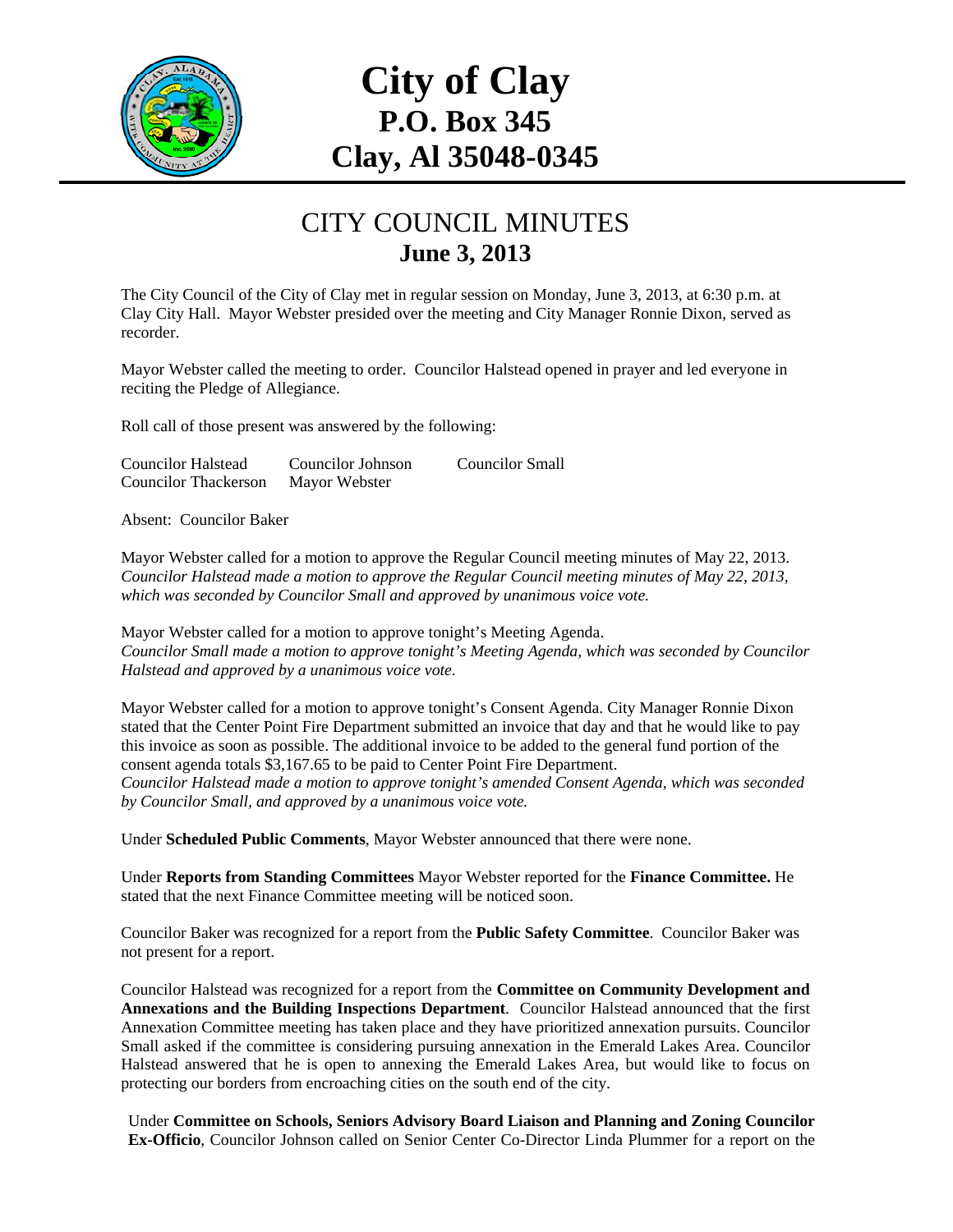

### **CITY OF CLAY CITY COUNCIL MINUTES June 3, 2013**

Seniors Center Open House event. Ms. Plummer reported that the open house had a great attendance and several residents have joined. The Senior Center will host a Wii bowling tournament with Center Point Senior Center on June 17.

Councilor Small was recognized for a report from the **Public Works Department and Library Board** and thanked the Mayor and Ronnie for assisting in installing the handicap sidewalk at the library. He plugged the summer reading program and discussed the library's children events scheduled for the summer including a NASA physicist, magic show, and reptile zoo. Councilor Small discussed the landscaping around the library saying he is recruiting volunteers for the project. He commended the Public Works Department for maintaining the roadsides.

**Councilor Thackerson** was recognized for a report on the **Parks and Recreation Board.** He stated that the Fishing Rodeo was a success with over 230 children participating. Councilor Thackerson then discussed the progress of the Disc Golf Course.

Under **Reading of Petitions, Applications, Complaints, Appeals, Communications, etc.,** Mayor Webster announced that there were none.

Under the **City Manager's Report**, City Manager Ronnie Dixon reported the account balances in the General Fund = \$321,651.22; Senior Citizens Fund = \$2,385.44; Library Fund = \$2,061.78; Contractors Bond = \$53,302.96; Capital Improvement Fund =  $$285,862.30$ ; 4 & 5 Cent Gasoline Fund = \$136,082.59; 7 Cent Gasoline Fund = \$162,137.97; Ballpark Revenue = \$60,220.37; Ballpark Expense = -\$50,128.08; General Fund Contingency Fund = \$50,000.00; General Fund Road Paving Projects = \$50,000.00; and BBT AMFUND Payment Fund = \$12,500.00.

Mr. Dixon reviewed the invoice provided by the Center Point Fire Department, stating the amount saved by allowing the Fire Department to provide the labor for the bathroom repairs to Fire Station 4.

Under **Resolutions, Ordinances, Orders and Other Business** Mayor Webster called for a motion to enter into unanimous consent.

*Councilor Johnson made a motion to suspend the regular rules of order and enter into unanimous consent which was seconded by Councilor Thackerson.* 

The motion was put before the Council and a roll call vote was conducted with the results as follows: Yeas: Councilors Halstead, Johnson, Small, Thackerson, and Mayor Webster Nays: None

Mayor Webster introduced Ordinance 2013-12, An Ordinance Amending Ordinance 2012-10, which was read by City Manager Ronnie Dixon.

Councilor Halstead made a motion to approve Ordinance 2013-12, which was seconded by Councilor Small.

The motion was put before the Council and a roll call vote was conducted with the results as follows: Yeas: Councilors Halstead, Johnson, Small, Thackerson, and Mayor Webster Nays: None

Mayor Webster introduced Ordinance 2013-13, A Disaster Recovery Ordinance, which was read by City Manager Ronnie Dixon.

Councilor Johnson made a motion to approve Ordinance 2013-13, which was seconded by Councilor Thackerson.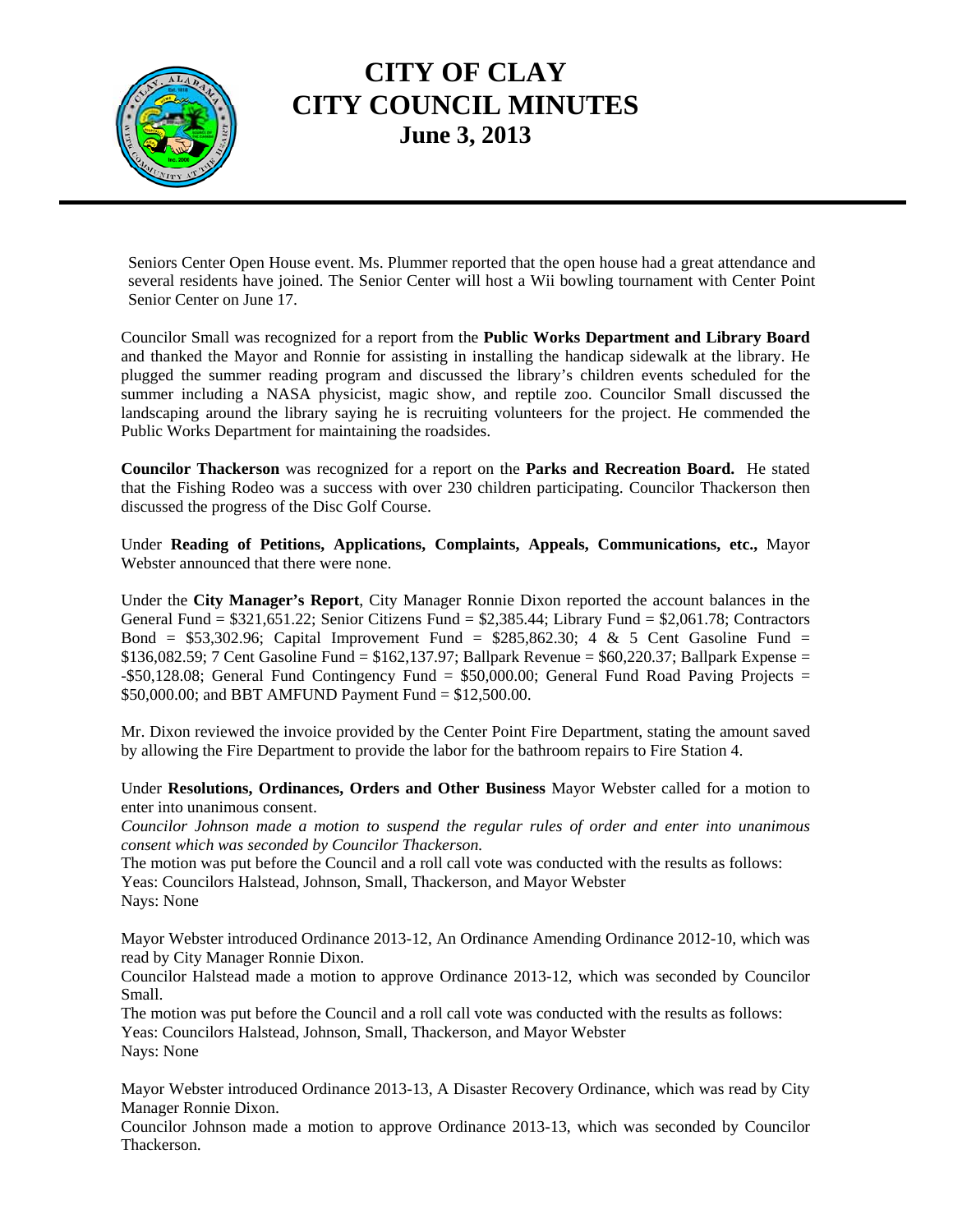

### **CITY OF CLAY CITY COUNCIL MINUTES June 3, 2013**

The motion was put before the Council and a roll call vote was conducted with the results as follows: Yeas: Councilors Halstead, Johnson, Small, Thackerson, and Mayor Webster Nays: None

Mayor Webster introduced Ordinance 2013-14, An Ordinance to Establish Fishing Regulations at Cosby Lake and to Provide Penalties for Violations Thereof, which was read by City Manager Ronnie Dixon. Councilor Thackerson made a motion to approve Ordinance 2013-14, which was seconded by Councilor Johnson.

The motion was put before the Council and a roll call vote was conducted with the results as follows: Yeas: Councilors Johnson, Thackerson, and Mayor Webster

Nays: Councilors Halstead and Small.

The Ordinance was approved by a 3-2 vote.

Mayor Webster introduced Ordinance 2013-15, An Ordinance Prohibiting or Regulating the Owning or Keeping of Dangerous Animals Including Pit Bull Dogs and Providing for Registration for Certain Dangerous Animals, and Providing for Penalties for Violations Thereof, which was read by City Manager Ronnie Dixon.

Councilor Halstead made a motion to approve Ordinance 2013-15, which was seconded by Councilor Small.

The motion was put before the Council and a roll call vote was conducted with the results as follows: Yeas: Councilors Halstead, Johnson, Small, Thackerson, and Mayor Webster Nays: None

Mayor Webster introduced Resolution 2013-14, A Resolution Amending Resolution 2013-08, Designating Meeting Times for the Committee on Business Development, which was read by City Manager Ronnie Dixon.

Councilor Halstead made a motion to approve Resolution 2013-14, which was seconded by Councilor Small.

The motion was put before the Council and a roll call vote was conducted with the results as follows: Yeas: Councilors Halstead, Johnson, Small, Thackerson, and Mayor Webster

Nays: None

Mayor Webster introduced Resolution 2013-15, A Resolution Designating Meeting Times for the Committee on Annexations, which was read by City Manager Ronnie Dixon.

Councilor Halstead made a motion to approve Resolution 2013-15, which was seconded by Councilor Small.

The motion was put before the Council and a roll call vote was conducted with the results as follows: Yeas: Councilors Halstead, Johnson, Small, Thackerson, and Mayor Webster Nays: None

Mayor Webster called an end to Unanimous Consent and called for **Public Comments.**  There was no response.

Mayor Webster called for any **Mayor / Council comments** and recognized Councilor Johnson who announced that the Thursday craft program is full.

Mayor Webster announced that Councilor Baker's little league team is playing at an invitational tournament in Pinson.

Councilor Small commented on the City's wise spending habits.